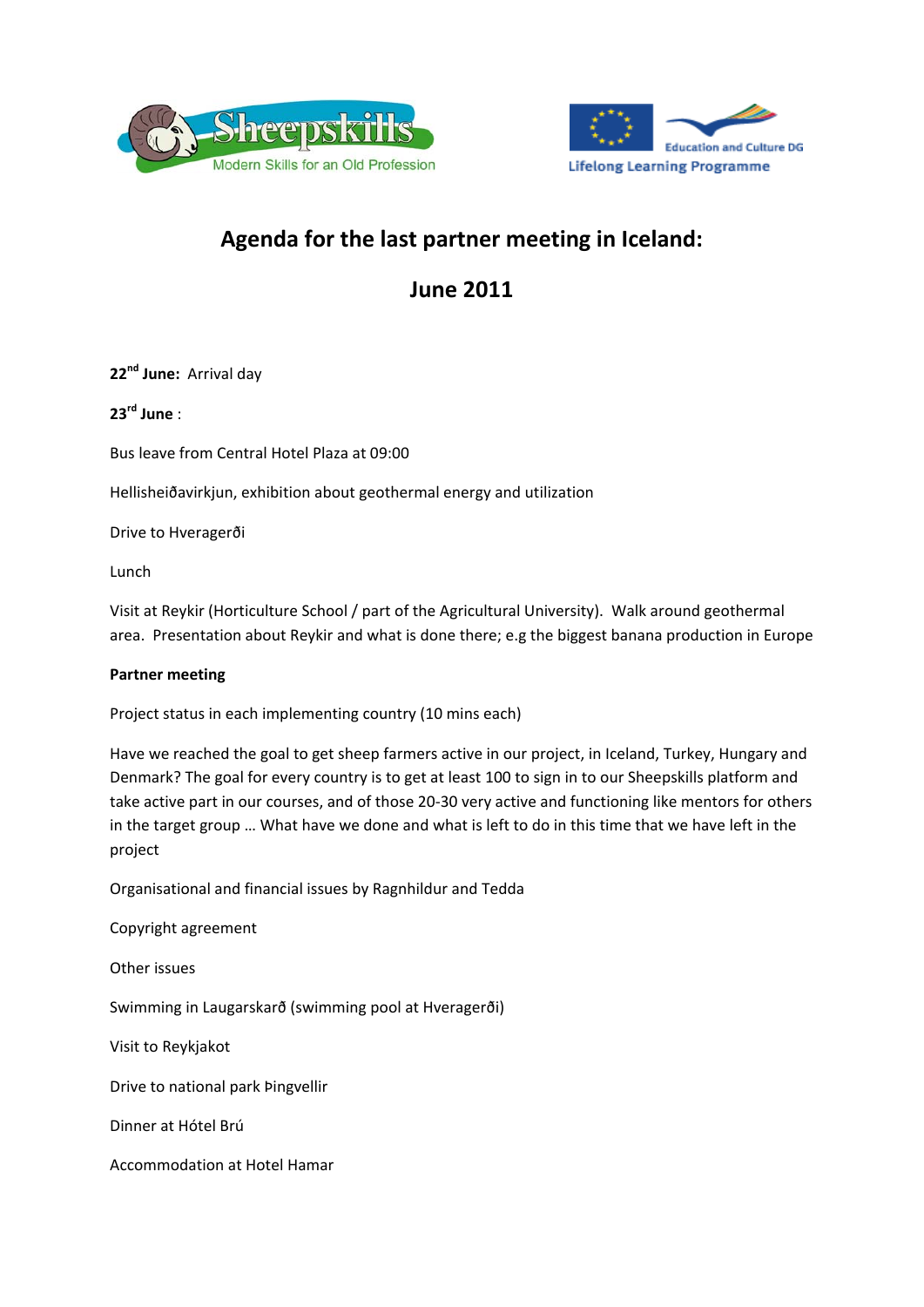### **Friday 24.june**

Open day for sheep farmers at the Agricultural University Hvanneyri: Sheepskills Day

English programme between 10‐12

Our rector will have welcome speech at 10

Then the chairman from the National Office will speak for 10 minutes

After that we have lecture about sheep milk in Iceland (20 min) – good example of innovation, and about the book we are making in the Sheepskills project (20 min), and then Jolande will show the work that we have all done at Sheepskills.eu – new skills for an old profession, and then Annette holds lecture about living landscape, and Berit about wool and handicraft workshop

From 13‐17 you will participate in the programme for Icelandic sheep farmers, the lectures will be in Icelandic but you can take part in workshops and participate with some pictures and introduction about sheep farming in HU/TR/DE and DK.

There will be singing and dancing and playing and sheeps and a lot of people to talk too … you can work with wool, and everyone can stand up and tell story related to sheep! There will be a lot of activities related to sheeps, and I hope everyone have a good time …

Accommodation at Hotel Hamar

### **Saturday 25. of june**

Bus trip to Snæfellsnes (Snæfellsnes penansula). Places visited and looked at what is possible to read out of the landscape. Snæfells glacier visited see f.ex. www.snaefellsnes.is

Dinner at Álftavatn (home of Ragnhildur, Gísli and children)

The bus take the group to Reykjavík, Hungarian group takes fly bus to Keflavík, other go to Central Hotel Plaza Reykjavík or other places they want to go to …

Best regards,

Ragnhildur Sigurðardóttir telephone: 00‐354‐8482339

Theodóra Ragnarsdóttir telephone: oo‐354‐8607300